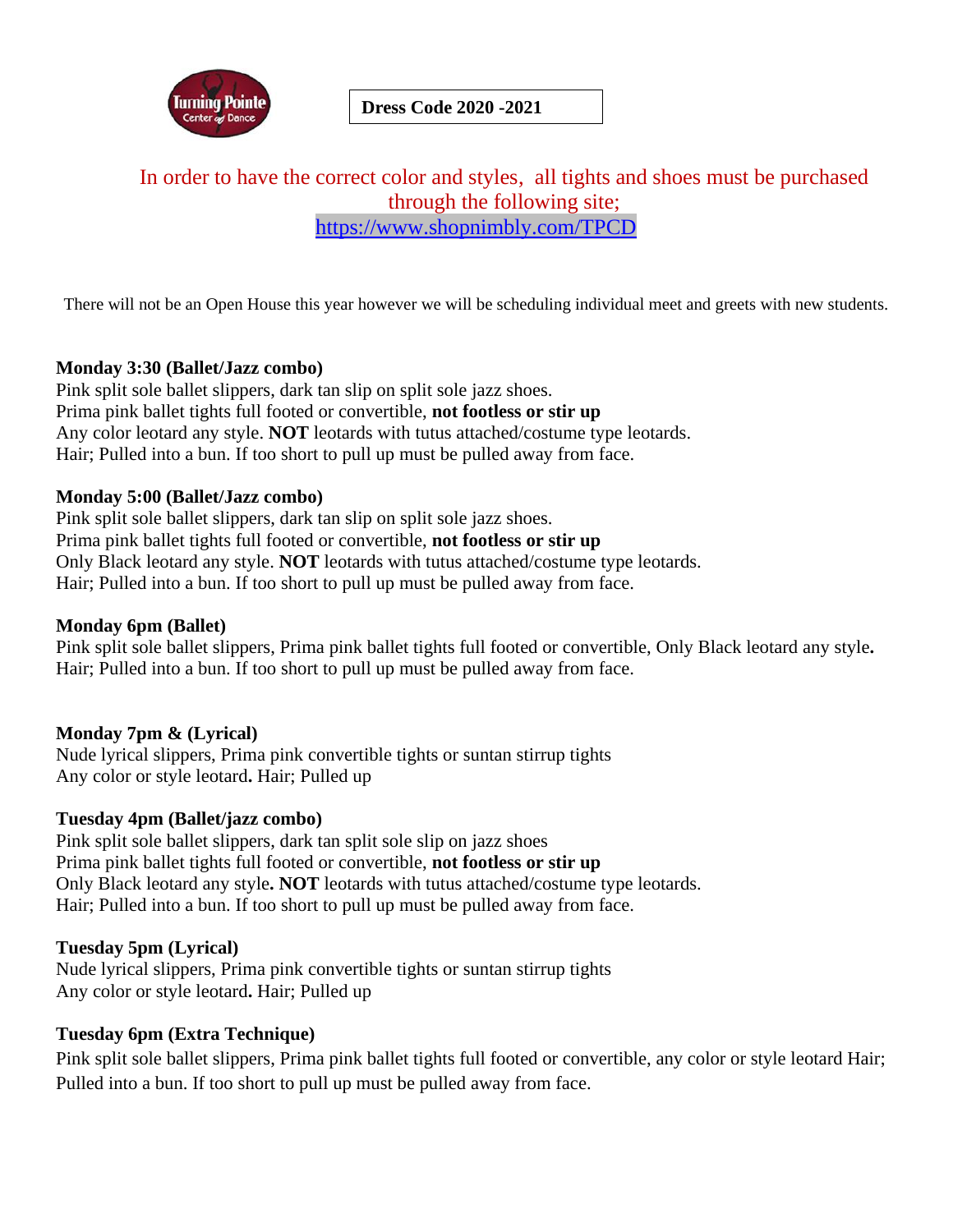## **Tuesday 7pm (Jazz)**

Any color leotard and tights

Slip on split sole dark tan jazz shoes. Hair pulled up. Optional; yoga pants, leggings, knit shorts any color tank tops

#### **Wednesday 5pm (Pointe)**

Pointe shoes, Prima pink ballet tights full footed or convertible, any color or style leotard Hair; Pulled into a bun. If too short to pull up must be pulled away from face.

## **Wednesday 6pm (Performance team)**

Any color leotard and tights

Slip on split sole dark tan jazz shoes. Hair pulled up. Optional; yoga pants, leggings, knit shorts any color tank tops

## **Wednesday 7pm (Pointe)**

Pointe shoes, Prima pink ballet tights full footed or convertible, any color or style leotard Hair; Pulled into a bun. If too short to pull up must be pulled away from face.

**Thursday 4pm Ballet/Jazz/Lyrical/Tap** Any color and style leotard, Prima pink footed tights and pink ballet slippers, black slip on tap shoes. Hair should be pulled up in at least a ponytail if hair is too short to pull up then away from students face. \*Stay away from "costume" style leotards

## **Thursday 5pm (Lyrical)**

Nude lyrical slippers, Prima pink convertible tights or suntan stirrup tights Any color or style leotard**.** Hair; Pulled up

**Thursday 6pm (Tap) ~** Premium full sole black tap shoes, any color and style leotard, any color tights. Hair pulled up or away from face. Optional; jersey knit shorts & camisole tank tops

**Thursday 7pm (Adult dance)** ~ Anything that you are comfortable in and can easily move. Pink split sole ballet slippers

#### **Friday 4pm (Hip Hop)**

Revolution classic High Top no skid dance Sneaker, work out wear, sweat pant and loose tops